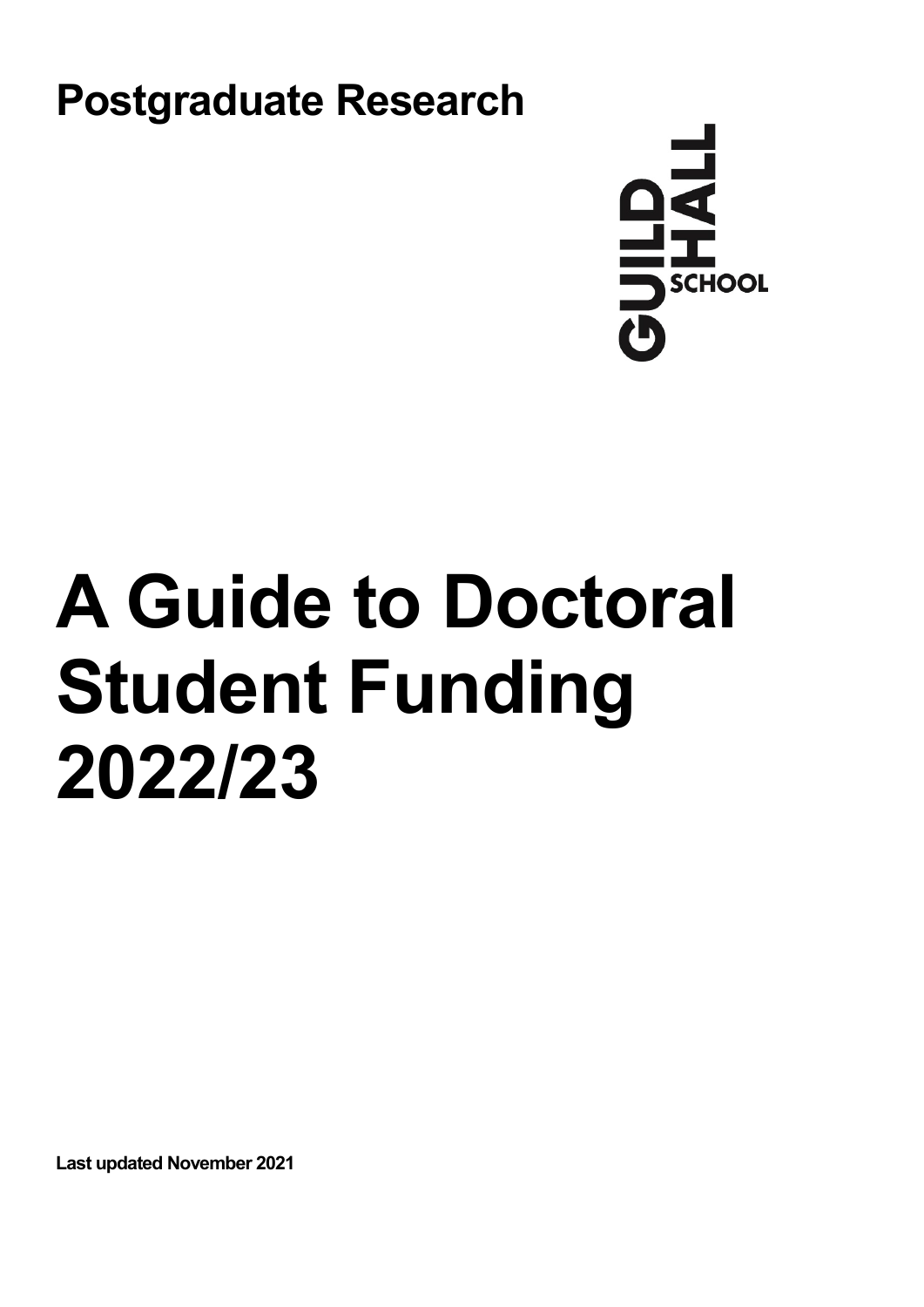## Contents

| 1.1<br>1.2 |  |
|------------|--|
| 1.3        |  |
| 1.4        |  |
| 1.5        |  |
|            |  |
|            |  |
|            |  |
| 2.3        |  |
|            |  |
| 3.1        |  |
|            |  |
|            |  |
|            |  |
|            |  |
| 4.2        |  |
|            |  |
|            |  |
|            |  |
|            |  |
|            |  |
|            |  |
|            |  |
|            |  |

The information contained in this document was correct at the time of printing. Applicants should be aware that Student Loans Company funding rules may be subject to change at short notice in respect of changes in government policy.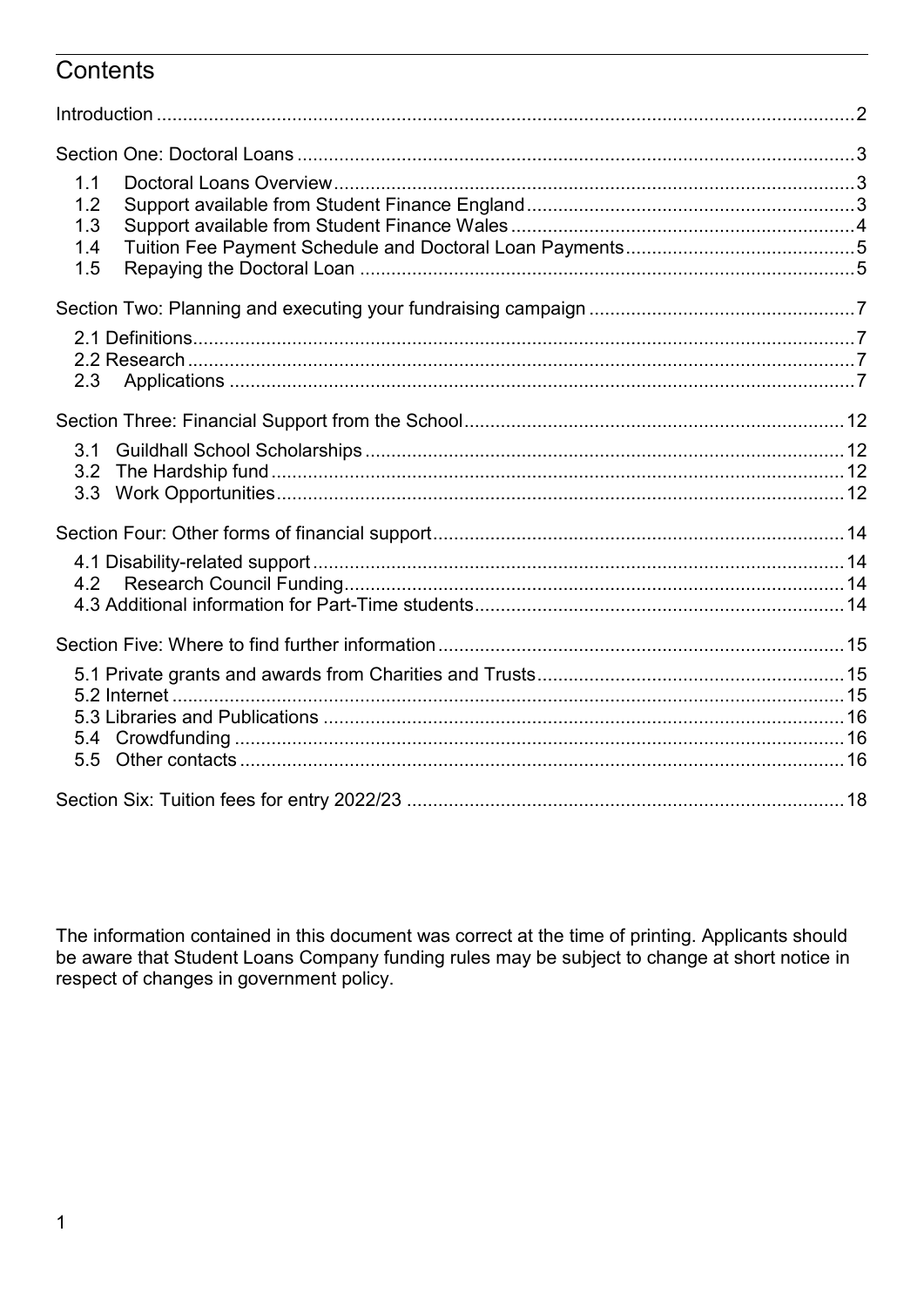# <span id="page-2-0"></span>**Introduction**

A city of international recognition and fame, London is one of the most diverse and historic cities in the world. For students who have the opportunity to live and study in London, it can be a life changing experience, especially to study here at the Guildhall School of Music & Drama, one of Europe's leading conservatoires.

Nevertheless, many students worry about the cost of living in London as it is more costly than studying in some other parts of the UK. In addition to tuition fees, a student should allow about £1,150–£1,340 per month for living costs.

The Guildhall School of Music & Drama believes that cost is not something that should deter prospective students from attending. This guide is designed for Doctoral students who are concerned about where to locate financial support for their studies.

The aim of this guide is to:

- Provide information on how to apply for financial support from different funding organisations;
- Help you to estimate how much time you need spend to organise your finances in good time before attending the School;
- Explain the nature of the different types of financial support available at the School;
- Provide a listing of potential external financial resources such as Charities, Foundations and Trusts.

The School hopes you will find this guidance useful; and if you have any queries please do not hesitate to contact the Student Funding Officer.

Email: [studentfundingofficer@gsmd.ac.uk](mailto:studentfundingofficer@gsmd.ac.uk) 

Telephone: (+44) (0)20 7382 7181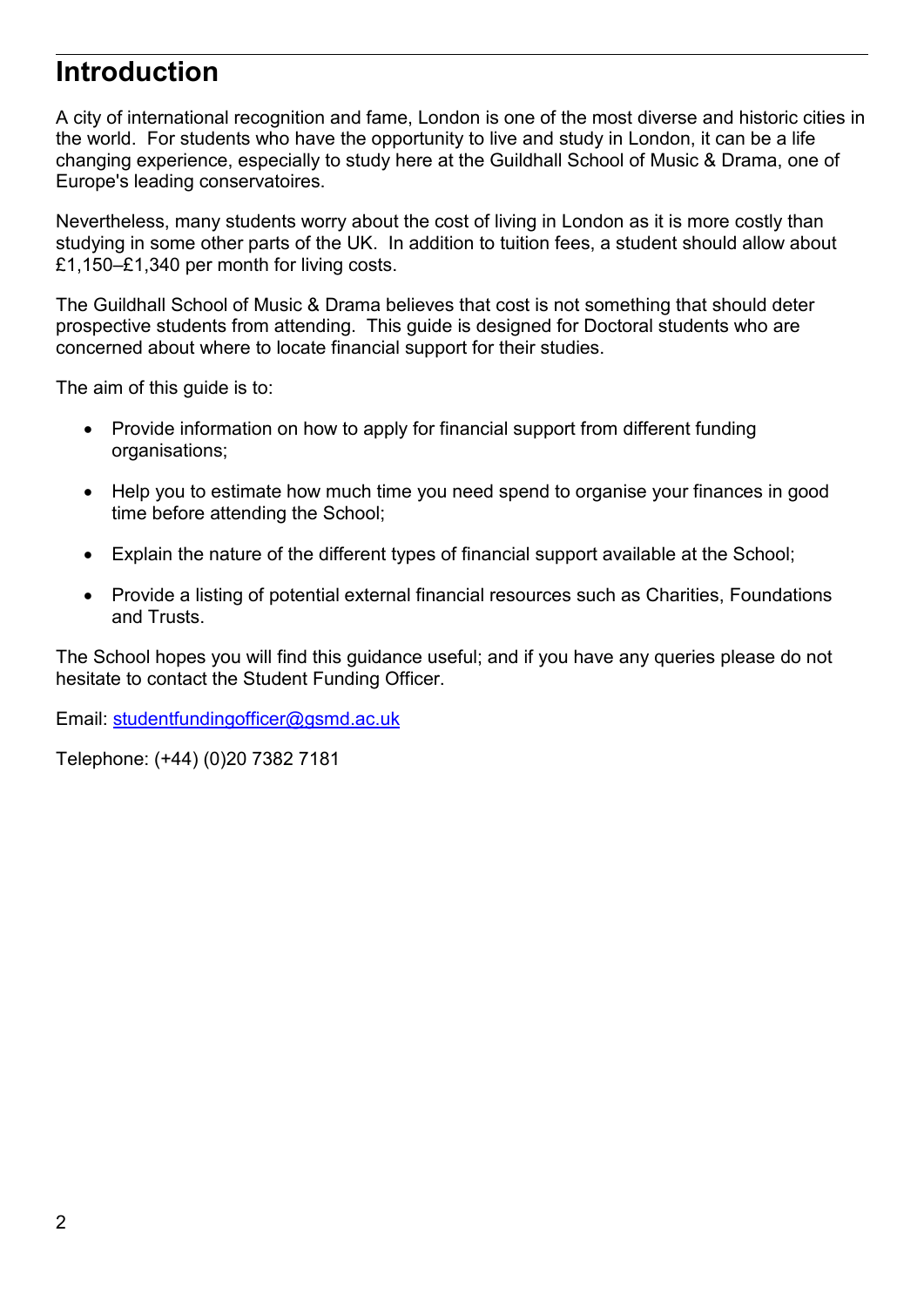# <span id="page-3-0"></span>**Section One: Doctoral Loans**

## <span id="page-3-1"></span>**1.1 Doctoral Loans Overview**

Government-backed postgraduate loans are available to help Doctoral students towards the cost of their tuition fees and living expenses. These are non-means tested, repayable Doctoral student loans similar to those that are offered to undergraduate students. Currently, Doctoral Loans are only available to students from England and Wales. Students should apply for a Doctoral loan from the country in which they are **ordinarily resident**. For students continuing straight from previous study, this will be the country they lived in before university. For students with settled or pre-settled status, or Irish nationals, applications should be made to Student Finance England.

New students in 2022/23 who are resident in England can borrow up to £27,892 for the entire length of their course. New students from Wales, studying on or after 1 August 2022 can apply for a loan of up to £27,880.

## <span id="page-3-2"></span>**1.2 Support available from Student Finance England**

New students in 2022/23 who are resident in England can borrow up to £27,892 for the entire length of their course, as a contribution towards their tuition fees and living costs.

The first payment after your course start date, once your university or college confirms that you've registered. The loan will be paid in 3 instalments of 33%, 33% and 34% each year.

Whether you qualify depends on several criteria including:

- Previous study
- age
- nationality or residency status

You will not be able to get a Postgraduate Doctoral Loan if:

- you've received or will receive Research Council funding (for example, studentships, stipends, scholarships and tuition fee support)
- you're already getting payments from Student Finance England for another course that you're studying
- you've received a Postgraduate Doctoral Loan before unless you left your course due to illness, bereavement or another serious personal reason
- you already have a doctoral degree, or a qualification that's equivalent or higher
- you're receiving a doctorate by publication
- you're behind in repayments for any previous loans from the Student Loans Company

For more details, please visit the government [student loans](https://www.gov.uk/doctoral-loan/eligibility) website.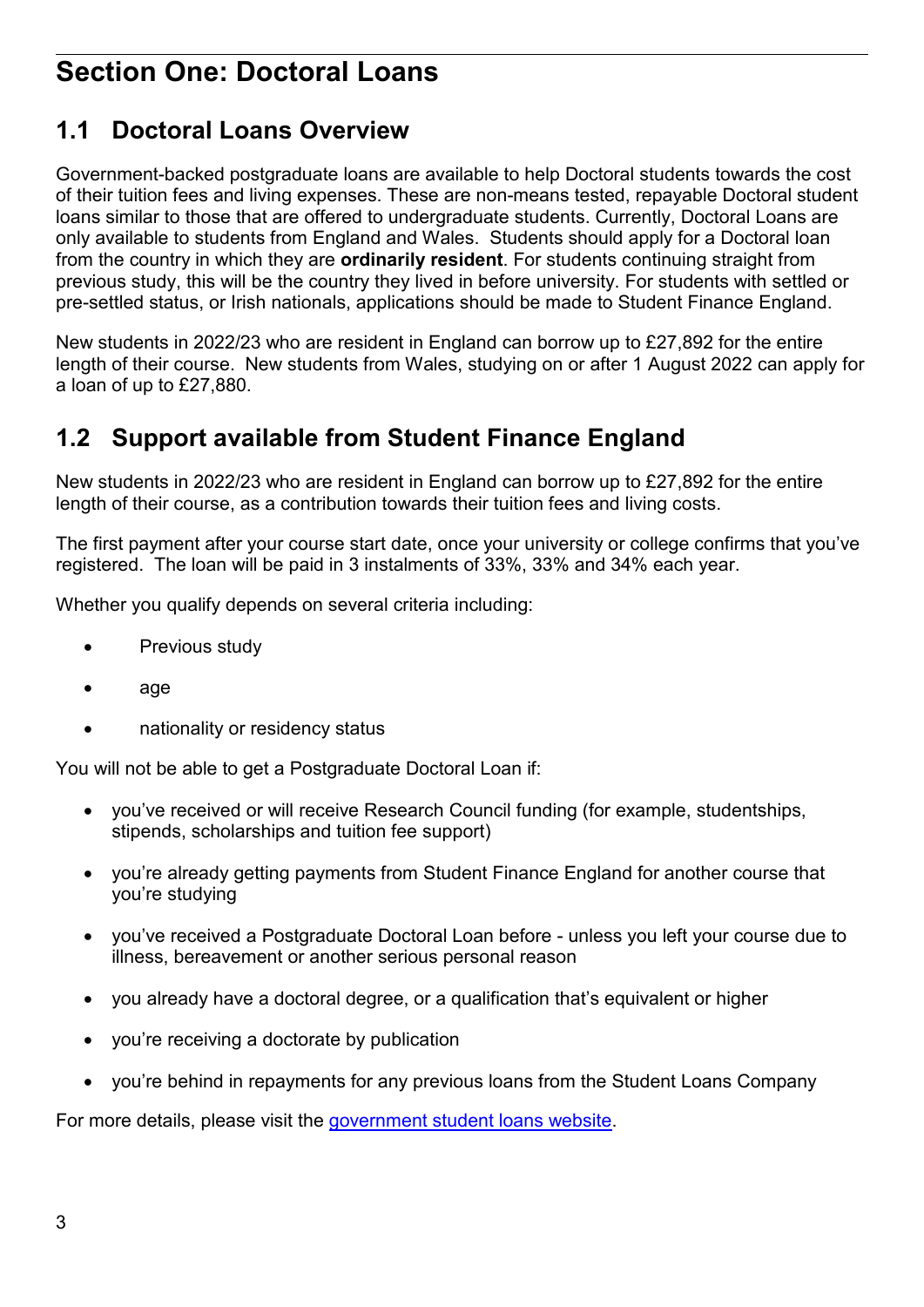## <span id="page-4-0"></span>**1.3 Support available from Student Finance Wales**

The Postgraduate Doctoral Loan will be paid directly to you as a contribution towards your course and living costs. The maximum available for courses starting on and after 1 August 2022 will be £27,880 per course.

Your loan payments will be spread out across all the academic years of your course. For example, if your course starts in August 2022 and you're studying full time over 4 academic years and apply for the maximum loan amount of £27,880, your payments would be £6,970 each year, and around £2,323 each term. Your final instalments in each academic year will usually be slightly higher than your other instalments.

Postgraduate Doctoral Loans are not based on your household income.

Whether you qualify depends on several criteria including:

- Previous study
- age
- nationality or residency status

You won't be able to get a Postgraduate Doctoral Loan if:

- you're receiving Research Council funding (for example, studentships, stipends, scholarships and tuition fee support)
- you're receiving funding from the Knowledge Economy Skills Scholarships (KESS 2) scheme
- you're currently receiving student finance for an undergraduate or Master's course
- you received a Postgraduate Doctoral Loan before unless you left your course due to illness, bereavement or another serious personal reason
- you already have a Doctoral degree, or a qualification that's equivalent or higher in level than the course you're applying for
- you're receiving a Doctorate by publication
- you're behind in repayments for any previous loans taken from the Student Loans Company

<span id="page-4-1"></span>For more details, please visit the [Student Finance](https://www.studentfinancewales.co.uk/postgraduate-students.aspx) Wales website.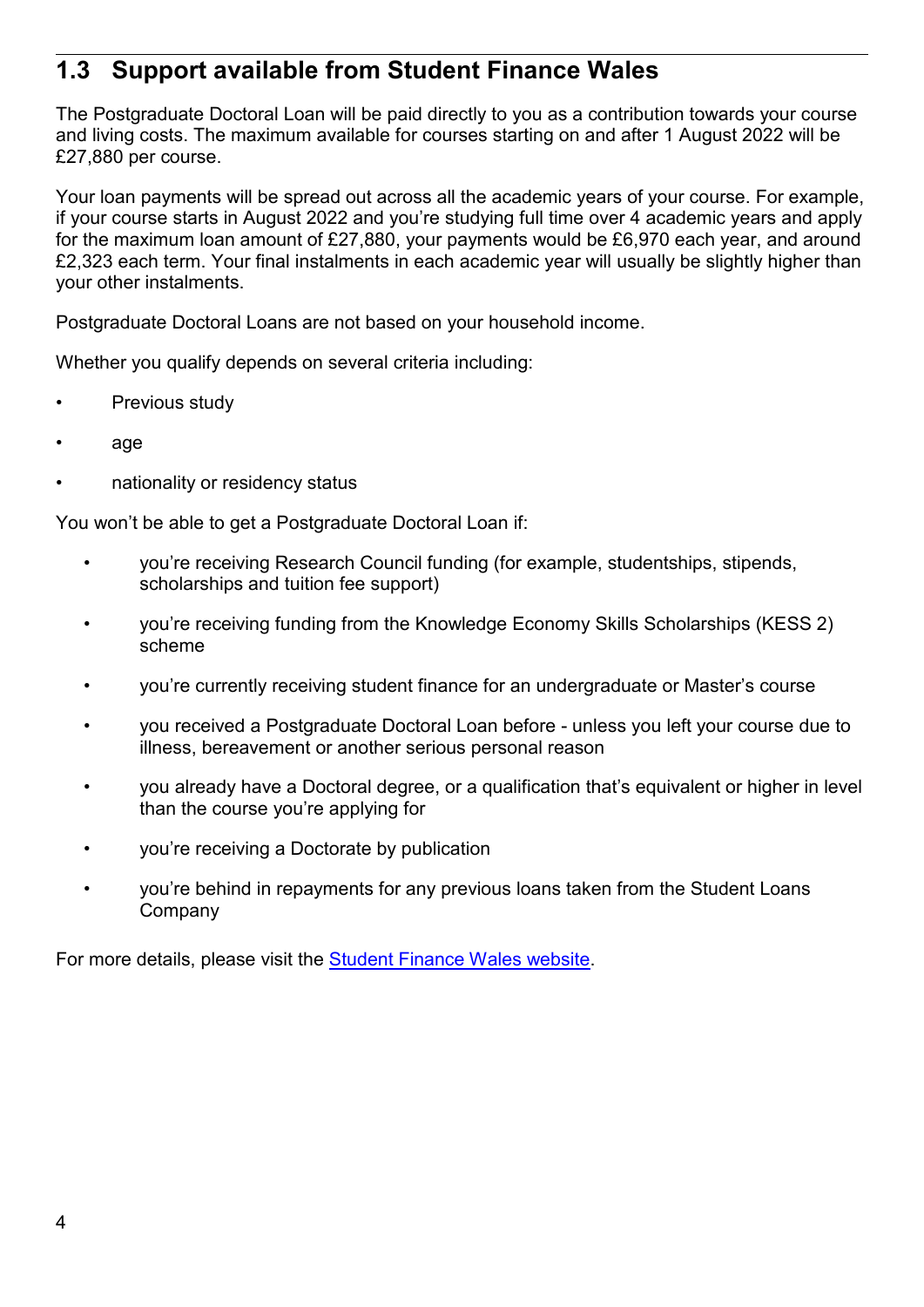## **1.4 Tuition Fee Payment Schedule and Doctoral Loan Payments**

The School's termly tuition fee deadline is as follows:

**15 July 2022:** 15% tuition fees due to secure offer

**19 September 2022:** 25% tuition fees due

If you have an approved Student Finance Doctoral loan and you intend to use the loan instalments towards your fees, you will need to provide evidence of this at enrolment. Please see more information below\*.

**9 January 2023:** 30% tuition fees due

**9 January 2023:** 2nd instalment should be released from SFE/SFW

**24 April 2023:** 30% tuition fees due

**24 April 2023:** 3rd instalment should be released from SFE/SFW

**\*If you are expecting a Doctoral Loan:** You will need to pay your deposit by 15th July 2022. If you are a UK Doctoral student who has applied successfully for a UK government Doctoral loan, evidence of successful application must be provided at enrolment. If all other enrolment tasks have been completed, except the payment of fees, and evidence has been provided, the School will confirm attendance with the relevant government funding body in order that the loan can be released.

Once we have sent confirmation, the first instalment of your loan (SFE or SFW) should be transferred to your bank account within 3-5 working days. Once you have received the first instalment of your loan, you will need to pay the fees due for Term 1. Students are responsible for paying their termly fees as soon as their loan is received.

However, temporary enrolment will apply until the first instalment has been paid in full.

Please also refer to our Tuition Fee Payment, Enrolment & Debt Collection Policy, which can be accessed from the ['Policies' page on our website.](https://www.gsmd.ac.uk/about_the_school/about_us/policies/)

#### **Privacy of student records:**

How we use your data: For the purposes of administering loans from the Student Loans Company (SLC), when you provide your SLC entitlement letter for the Master's Loan, your data will be processed in accordance with the [SLC privacy notice](https://media.slc.co.uk/alldomiciles/nysf/dps_privacy_notice_e_o.pdf) and in accordance with [the School's privacy](http://www.gsmd.ac.uk/privacy)  [notices.](http://www.gsmd.ac.uk/privacy)

# <span id="page-5-0"></span>**1.5 Repaying the Doctoral Loan**

Students start to repay their loan from the April following the date they graduate or leave the course. Repayments are made once income (before tax and other deductions) is above the repayment threshold. The repayment threshold is updated every year; the current figures are: £404 per week; or £1,750 per month before tax. Repayments are 6% of income over this threshold (the weekly and monthly thresholds are the equivalent of £21,000 per year).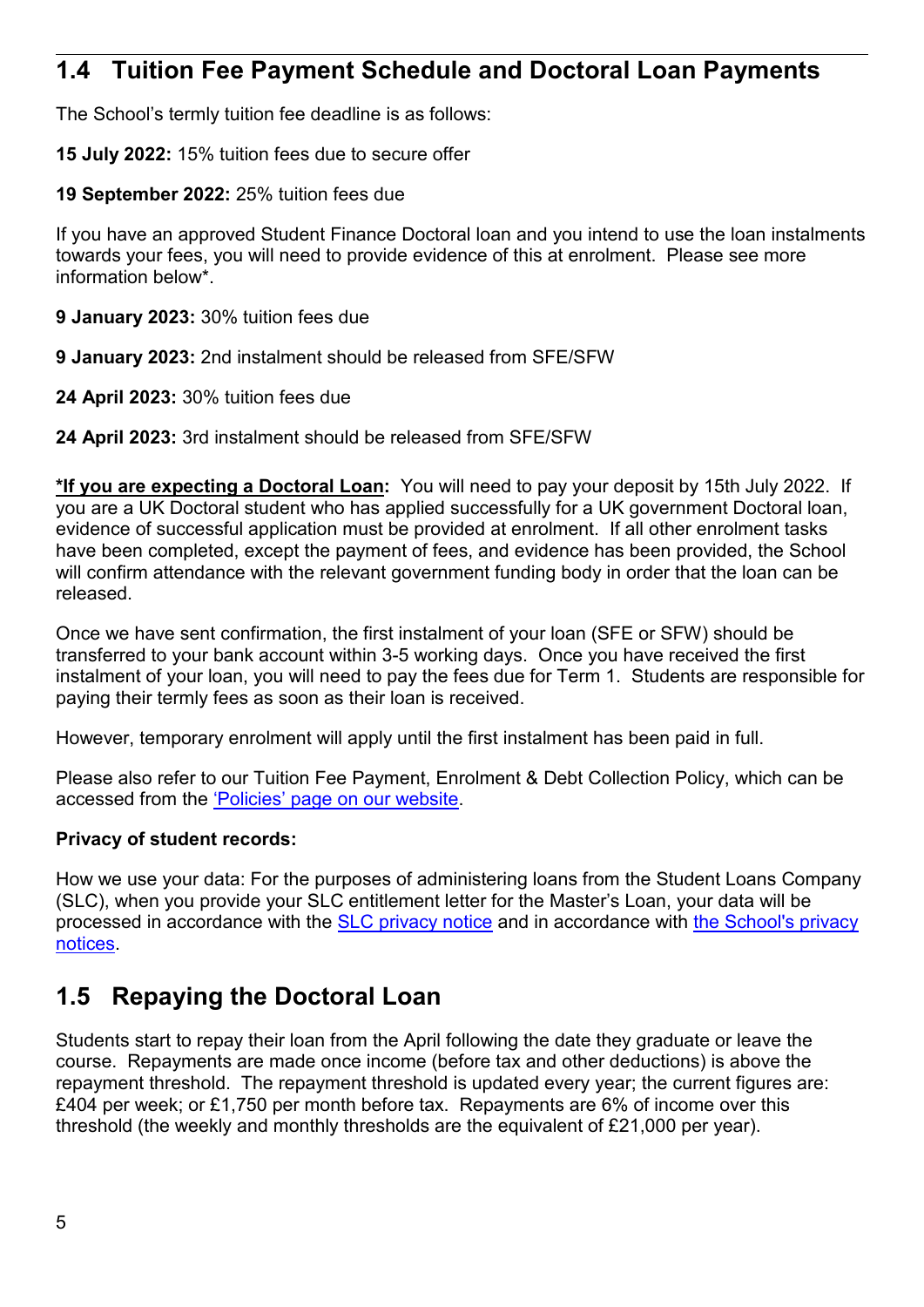Student with undergraduate loans continue making repayments to these as well as their Postgraduate Loan(s). This will include the Master's loans repayments if a Master's loan was awarded during previous study.

#### **Repayments if you have an undergraduate loan from 1 September 2012 (Plan 2)**

You'll repay your Postgraduate Loan(s) in addition to any Undergraduate Loan repayments you make. This means you'll repay (based on current figures): 6% of your income above £21,000 to your Master's Loan; and 9% of your income above £26,525 to your Plan 2 loan.

This table is an example of your repayments to each loan based on different incomes:

| <b>Annual</b><br><b>Salary</b> | <b>Monthly</b><br><b>Salary</b> | <b>Plan 2 Undergraduate</b><br>Loan 9% deduction<br>monthly repayment | Master's Loan 6%<br>monthly<br>repayment | <b>Total Monthly</b><br><b>Repayment</b> |
|--------------------------------|---------------------------------|-----------------------------------------------------------------------|------------------------------------------|------------------------------------------|
| £21,000                        | £1,750                          | £0                                                                    | £0                                       | £0                                       |
| £25,000                        | £2,083                          | £0                                                                    | £20                                      | £20                                      |
| £30,000                        | £2,500                          | £26                                                                   | £45                                      | £71                                      |
| £35,000                        | £2,916                          | £64                                                                   | £70                                      | £134                                     |
| £40,000                        | £3,333                          | £101                                                                  | £95                                      | £196                                     |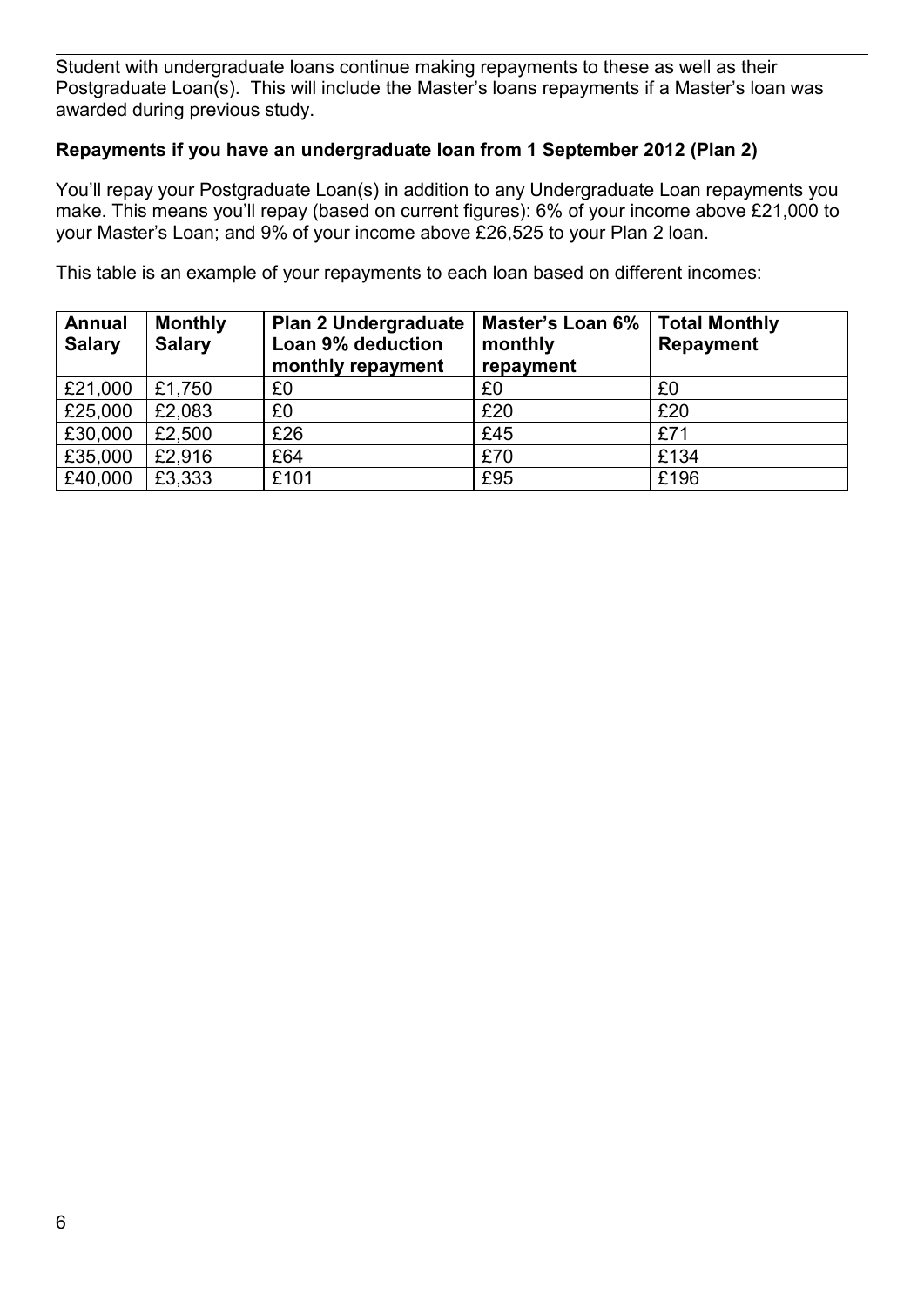# <span id="page-7-0"></span>**Section Two: Planning and executing your fundraising campaign**

A postgraduate programme can be an incredibly financially demanding time whether you choose a taught or research programme, and you will need to consider how you will finance your studies and cover your maintenance costs.

# <span id="page-7-1"></span>**2.1 Definitions**

Tuition fees are set for all programmes to cover the cost of tuition, support services and facilities at the School.

The full fee schedule gives the details of subject-specific fees and part-time rates for entry in 2022 and is available on the School's [website](http://www.gsmd.ac.uk/) and at the back of this quidance.

*Living costs* refer to the costs, other than fees, associated with studying; for example: accommodation, food, travel and programme materials. We estimate that you will need £1,150 - £1,340 per month for living costs if you manage your finances appropriately. However, if your lifestyle is more extravagant or you have unavoidable additional costs you may spend up to £1,500 per month.

## <span id="page-7-2"></span>**2.2 Research**

The School advises you to begin researching all funding possibilities at least one year prior to commencing your postgraduate studies. This is to ensure that you are able to support yourself throughout the duration of the programme and are therefore less likely to run into financial difficulty.

Although there are various grants available to potential postgraduate students, you may need to subsidise your studies from other sources. Another option is to study part time while working, although you need to make sure you can organise the working week with your coursework. Please be aware that you should make your decision to study part-time before beginning the programme as you may not be permitted to change once you have enrolled. For further information for current students please contact your Head of Department.

When researching, it is important to make a list of the organisations, trusts and charities you plan to approach, how much you can ask them for, and when their deadlines are so that you can monitor when your applications are due as well as keeping a careful record of every approach you make and the response you get, including the dates. It is important to note that many applications are due 6-12 months before the start of term so it is crucial that you plan ahead. You may find the external funding checklist Excel document on the School website useful for this purpose. This can be found on the Fees and Funding section.

# <span id="page-7-3"></span>**2.3 Applications**

Applications can vary from organisation to organisation, but it is important to remember that these forms are a tool to allow candidates to be easily compared, as the information given is in the same format for each candidate.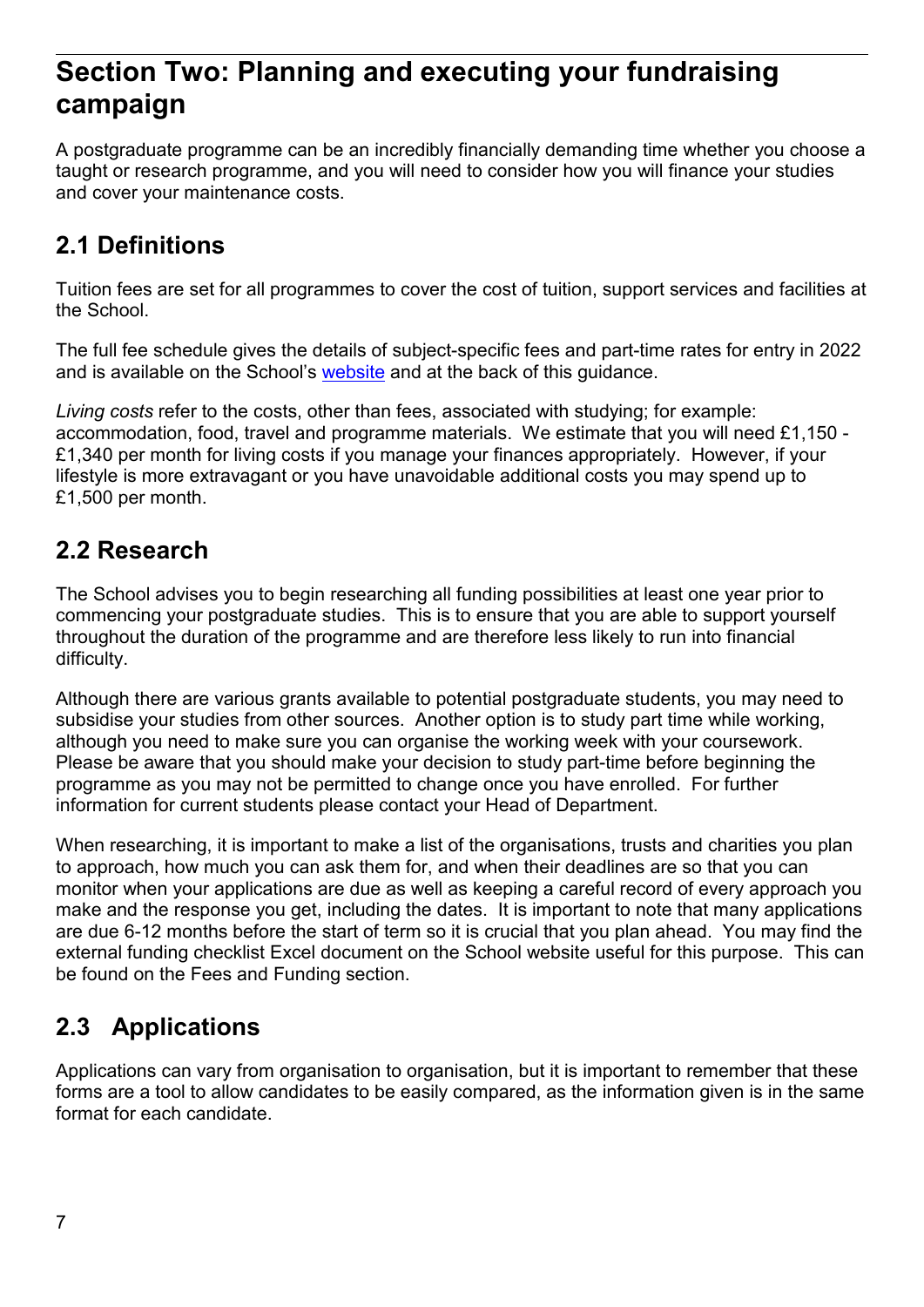Below is some useful guidance to completing an application form. Although these guidelines are applicable to completing applications for financial scholarships, they can also be used to cover other types of applications you may have to complete when you leave the School.

#### **The Scholarship Covering Letter**

1. The application covering letter is important as it conveys to the funding organisation the 'package' of why you are a suitable candidate for the scholarship. It is essential to remember that this is an opportunity to demonstrate professionalism and knowledge of appropriate etiquette, so it should be completed accurately and neatly. If possible, make a determination to find out to whom the letter should be addressed and make sure you have that individual's name and title spelt correctly (avoid using either "Dear Sir" or "Dear Madam").

2. In the body of the letter, express your pleasure at the opportunity to submit your application for the specific scholarship you are seeking. It's always useful to add a sentence recognising the reputation of the establishment and why you would like the opportunity to audition/apply.

3. It is important to close the letter by expressing your enthusiasm for participating in the process and always thank the recipient for their time and consideration.

#### **Before setting pen to paper**

**Read the guidance notes:** You should always read all the enclosed explanatory or guidance notes before completing your application as they will provide essential clues to completing your form accurately and correctly.

**Read about the awarding organisation** and look at details of the scholarship to help you understand what skills and experiences are required. Refer to these to help you with questions about your skills, experience and why you should be awarded the scholarship.

**Read the application form carefully**: Before you start filling in the scholarship application form, read right through the form and note any special instructions (for example, "Give details of other funding applications" or "Beginning with the most recent"). As you read each section, think about what the establishment is trying to find out and answer accordingly.

#### **Different types of application forms**

**Online forms:** Some sites give you the option to fill in an application online where you can save your work as you go along. If so, make the most of this function to save it and come back and look at it later. If you do not have an option to save the form as you go along, prepare long answers in advance in, for example, Word, so that you can spell-check them and then copy and paste them in to the final copy to submit. Print out the completed copy, proof read it and get a friend to check it. Keep the printed copy to look at if you are offered an interview or to copy material from in the future.

**Electronic forms:** As with online applications, it is better to type your answers into the fields rather than to print out the form and hand write it. Typing is easier to read, and poor handwriting as well as poor grammar can make an application seem messy and hard to understand. It would be wise to have a practice and then print it out and read before amending and submitting.

**Hard-copy forms:** Check to see if the form stipulates that you have to write in a particular colour ink or in capitals. Photocopy the form and make rough drafts before filling in the final version. Once completed, proof read the form and get a friend to check it. Keep a photocopy to look at if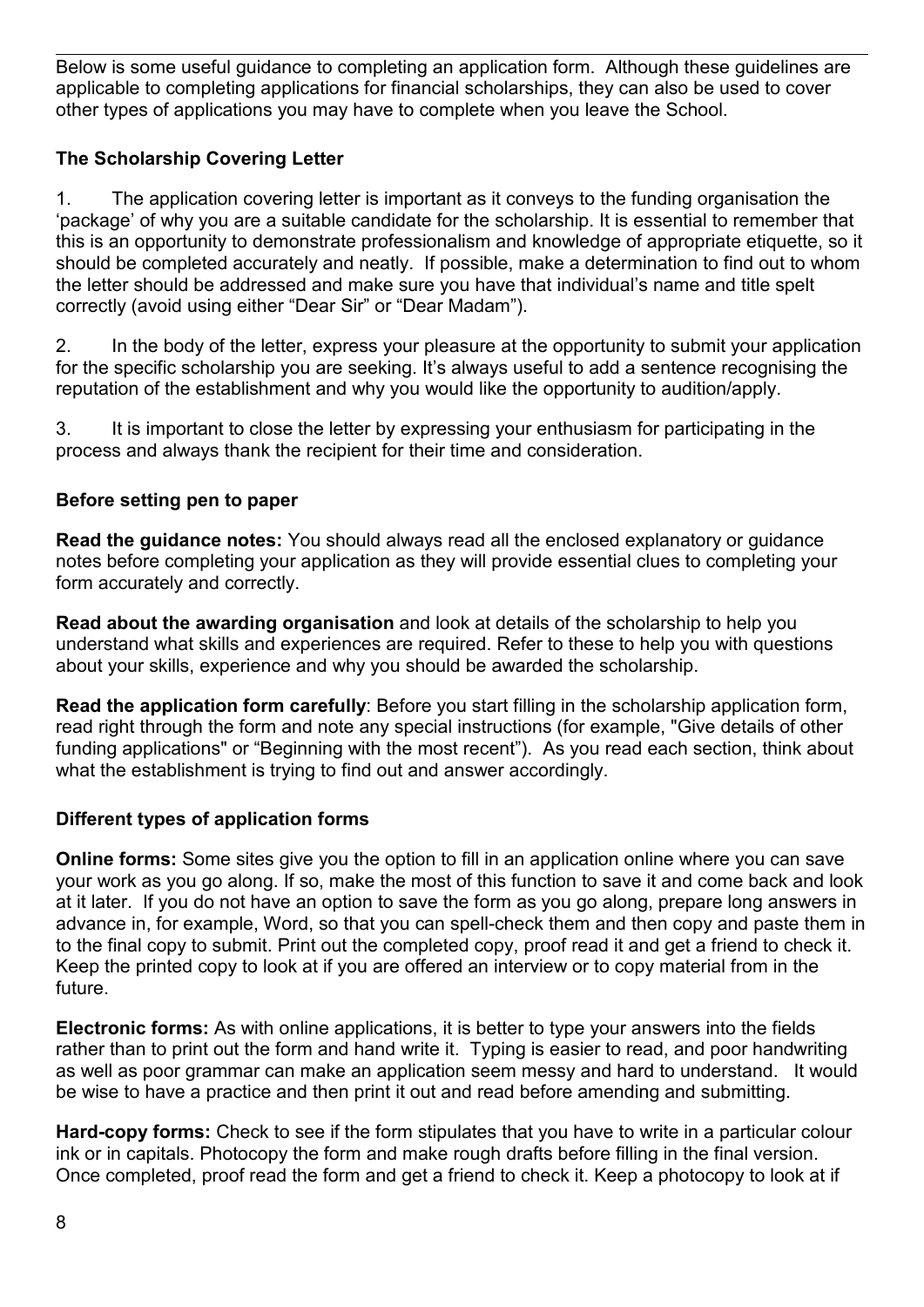you are offered an interview or to get material from in the future. Try to keep the form neat. If you need more space to answer a question, and the form does not forbid it, use a separate sheet of paper.

#### **When filling in the form**

**Complete all sections:** Make sure that you have completed all sections that are applicable to you, try not to leave any blanks and be as informative and accurate as possible in your answers. Put N/A if the question is not applicable to you.

**Personal information:** With any personal information related enquires, such as your name and address, make sure all your contact information is correct and up-to-date. With regards to your email address, make sure it looks professional. If your email address sounds at all jokey, such as groovydude08@exampleemail.com, it will not present you in a professional light. While attending the School it is best to use your School email address, e.g. Joe.Bloggs@stu.gsmd.ac.uk. If after you submit the application form you change any of your personal information it is best to inform the organisation as soon as possible.

**Academic History:** On some application forms there might be a section asking you to provide information of the educational establishments you have attended and the qualifications you achieved during your time there. Again, it is important to be as informative and accurate as possible. Do not embellish the truth about the grades you were awarded or are predicted to achieve as a lot of establishments may ask you to provide evidence or will check with your referees.

**Employment/Work Experience:** Most application forms will require you to provide details of work experience or employment you have undertaken. Please note the organisation will want experience that is relevant to the field in which you are applying for the scholarship and therefore it is best not to list every part-time job you have had. Think carefully and try not to be too detailed. For example, if you worked at a summer school it is worth mentioning but a part-time job on the cheese counter at your local supermarket is not. However, if the employment is not relevant to the field but identifies a period where you were not in education then you should identify it.

**References:** It is important you supply two referees for your application, if no number is specified. Ideal referees are relevant teachers or employer. Check with your referees that they are happy to provide a reference before including their names and make sure you supply accurate contact information.

**Statement in support of your application:** When completing your personal statement, you should aim to keep it at a reasonable length. You need to be informative, whilst being honest as to why you feel you should receive the scholarship, it is best to not focus too much on the financial aspects of the scholarship. Instead you should focus on what you hope to achieve if you receive the scholarship. It is also important to stress how passionate you are about the opportunity to apply/audition.

The essential four sections you need to cover are:

- What you hope to achieve while studying at the School,
- What you are aiming to do when you leave the School,
- How you plan on supporting yourself financially,
- The amount you have requested, and why, from the scholarship.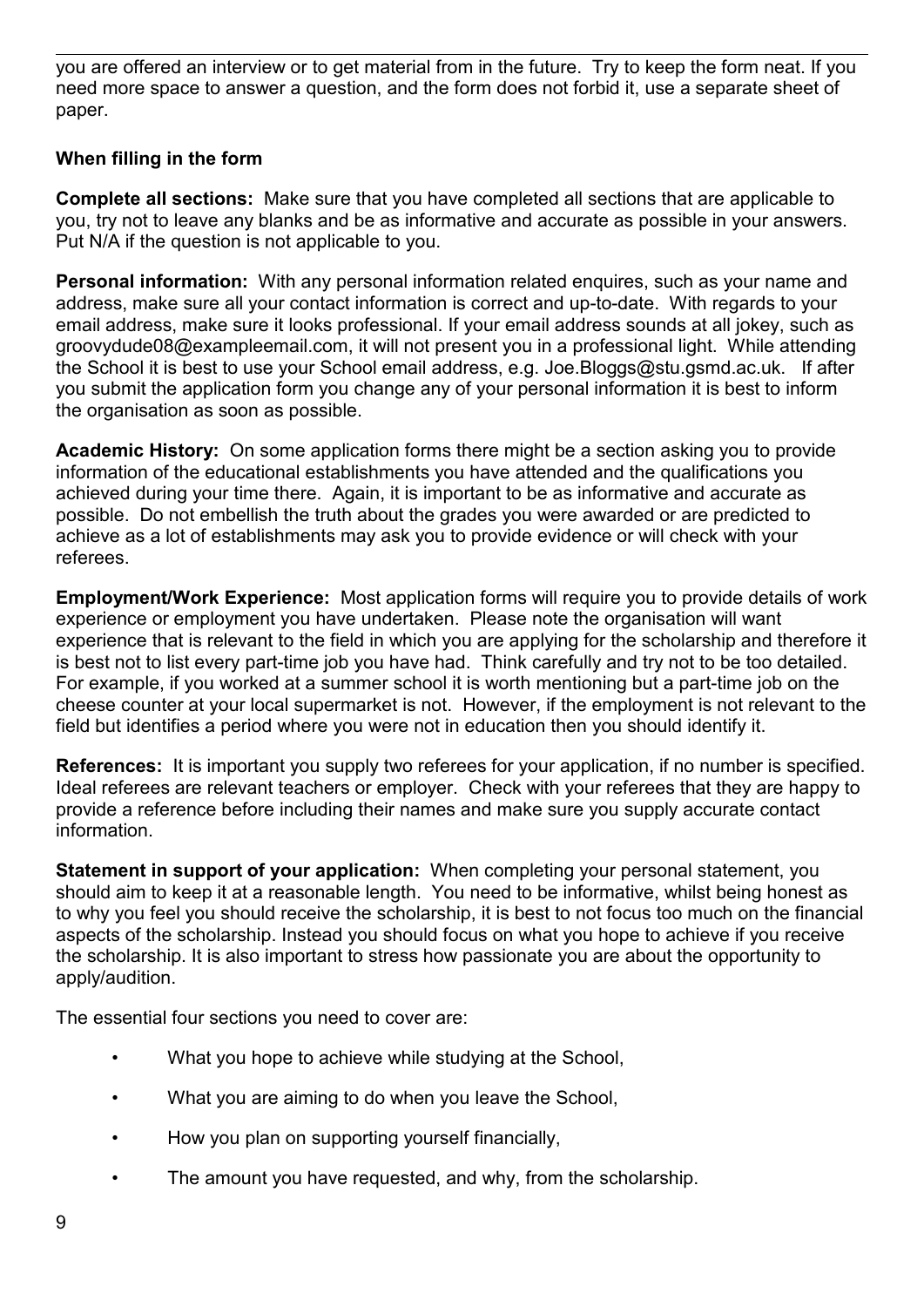You can continue on a separate page if required/allowed. Remember to keep a copy of the organisation's guidance to hand and to refer constantly to this in your statement as this is the key part of the application form the organisation will use to determine whether you would be a worthy recipient of the scholarship.

**Parent/Guardian/Partner's occupation and income:** Some organisations only support students on the basis of parental/guardian's occupation, and so ask applicants to supply this information.

If you wish to be considered for a Scholarship on the basis of financial need (e.g. you have no financial support from your parents, guardian or partner), it is helpful for the organisation to know their financial position so that they can assess the financial support you are already receiving.

If you are requested to state your household income make sure you state the exact amount in pounds sterling (£) even if parents/guardian/ partner are retired, studying or on benefits. It is important to note that some applications who ask for this information will require the signature of any individual whose details are supplied here to confirm that the information is correct.

**Predicted income and expenditure for 2022/23:** Most applications will ask you to predict how much your income and expenditure will be for the academic year. It is important you let the organisation know of any ongoing debts (e.g. student loans) you may have. Again, it is important to be as accurate and informative as possible, and it is vital you do not misinform about any debts or your income.

**Other financial applications:** If you are asked to provide a list of other organisations you have applied to for funding, it is best to be honest and to give as much detail as possible; the amount you have asked for, as well as the deadline after which you will receive a decision.

#### **Extra documents**

**Equal Opportunities Form:** If the application form includes an equal opportunities form, it is useful for the organisation for you to provide as much information as possible so that they can use it to evaluate their services.

**Curriculum vitae:** Some applications may ask you to enclose a copy of your most up-to-date CV. This should be typed and well-presented. Please remember to include the following details:

- your name, nationality and date of birth,
- your instrument/voice (musicians only),
- your education to date,
- your professional experience.

There are many websites providing generic advice about the basics of writing CVs such as the CV [Tips website.](http://www.cvtips.com/) You may also like to include a copy of your professional biography, but this should be in addition to, rather than in place of, a more factual CV.

#### **Before submitting**

**Re-read the completed form:** Even though you may have copied your answers from a rough version, make sure to double check for errors and re-read what you have written and correct any mistakes.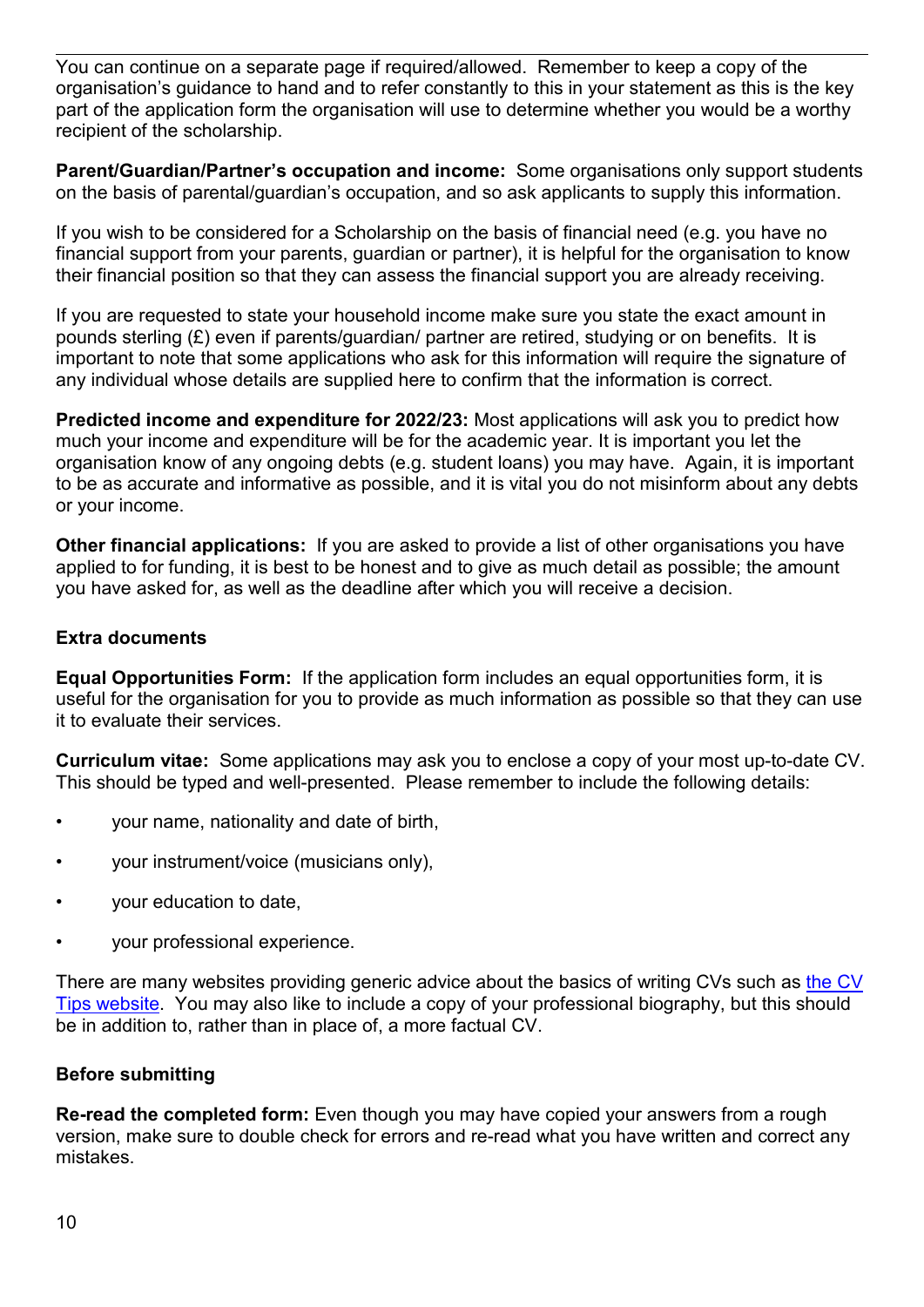**Make sure you sign the form** or if you are submitting an online application, make sure the form submits before shutting down the computer. It would be disappointing to have filled in the entire form only to have it disqualified for being unsigned or incomplete.

**Envelopes:** Make sure you use an envelope that is in ratio to the size of the application form – e.g. if the form is size A4, make sure you use an A4 envelope. If you use a smaller envelope the application form will look scruffy. Also it is vital you make sure you pay for the correct postage, remembering proportional pricing, so that the organisation does not end up picking up your postage bill!

**Create a file:** It is best to keep your scholarship application forms to hand, so you can look at them if you get an interview or to get material from in the future. Make sure you keep this file up to date and as organised as possible. If you are applying for more than one scholarship it may be beneficial to create either a spreadsheet or a table listing each scholarship, when you applied, the date of the deadline and the response you received.

**After submitting - Remember to say thank you:** If your application is successful, it is important for you to take the time to thank the organisation for awarding you the scholarship. You should do this within seven days of receiving notification that you have been successful as well as when the award is provided by the scholarship. It is also courteous to keep the organisation informed of your progression as a musician, by informing them of any awards or qualifications you receive, and perhaps even inviting a member of the organisation when you perform in a concert or recital.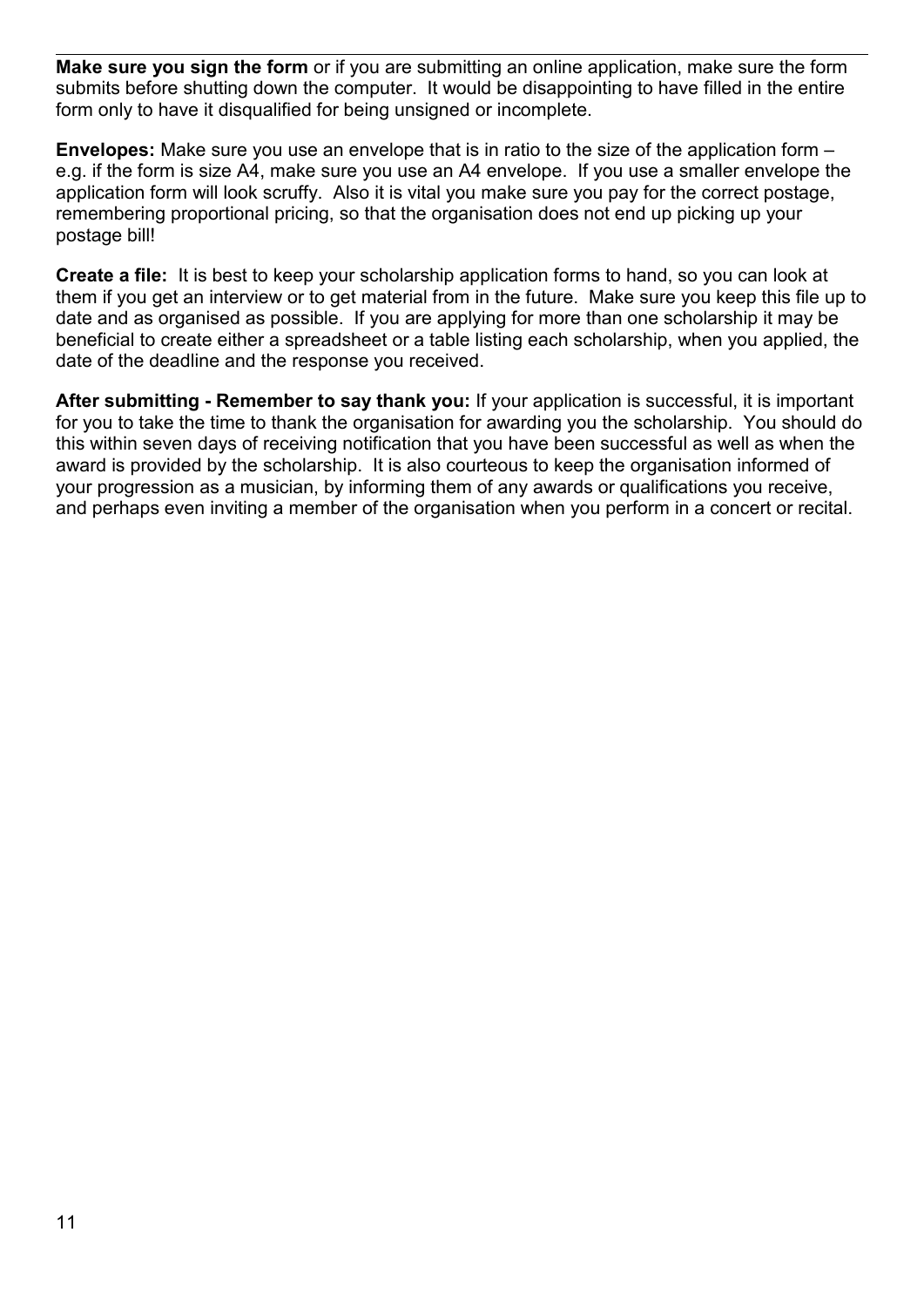# <span id="page-12-0"></span>**Section Three: Financial Support from the School**

The Guildhall School admits students solely on the basis of merit and is committed to equality of opportunity. It will do its best to ensure that a student who is offered a place on merit is not prevented from taking up that place on grounds of financial hardship, but students are expected to plan for and manage the financing of their studies and the related maintenance costs.

# <span id="page-12-1"></span>**3.1 Guildhall School Scholarships**

Postgraduate Research students are eligible to apply for partial fee waivers. Please contact Sarah Bell, Doctoral Research Coordinator, for further information on Tel: +44 (0)20 7628 2571, extension 5104 or Email: sarah.bell@gsmd.ac.uk

**PLEASE NOTE:** If you are required to pay a tuition fee deposit by 15 July but are awaiting results or a decision about a tuition fee waiver, then you must still pay the deposit by the due date to secure your place. Any overpayment will be credited to your first instalment of fees.

# <span id="page-12-2"></span>**3.2 The Hardship fund**

The School endeavours to support students who find themselves in financial difficulties. Under normal circumstances students are expected to have arranged sufficient funding prior to the commencement of their programme. However, if students experience an unforeseen change of circumstances they may qualify for an award towards living costs to help them overcome their financial difficulties. Applications are considered on a case by case basis. A grant will be awarded if the circumstances merit it. Grants are normally in the region of £200-£400 with a maximum of £1,200 in any one year. Enrolled students who require further information on applying to the Hardship fund should contact Sue Cowan, Head of Student Affairs on +44 (0)20 7382 7198 or by email [sue.cowan@gsmd.ac.uk](mailto:sue.cowan@gsmd.ac.uk) 

## <span id="page-12-3"></span>**3.3 Work Opportunities**

As programmes at the School can be very intensive, students may not be able to work during term–time. However, students may be able to find ways of earning money before the programme begins and sometimes during vacations. It is important that students plan this in advance and, if they have a visa, check how many hours they are allowed to work.

The School's Student Affairs Department publishes on the School student intranet pages paid work opportunities both within the School (eg. stewarding) and outside.

Students should bear in mind when considering taking up employment that they must be able to satisfy the demands of their programme. The BA and MA in Acting students, in particular, are requested not to work during term–time.

**Outside Engagements/Teaching List:** The School receives requests for a wide variety of performance related work. The majority is for background music at functions, weddings and private events and for after dinner entertainment at Livery and City dinners. The School also get requests for recitals in churches and for music clubs and societies. There are also opportunities for oratorio soloists and some concerto performances. The final decision as to who gets the work is taken by the Music Events Coordinator, taking into consideration the booking, type of event and repertoire requested.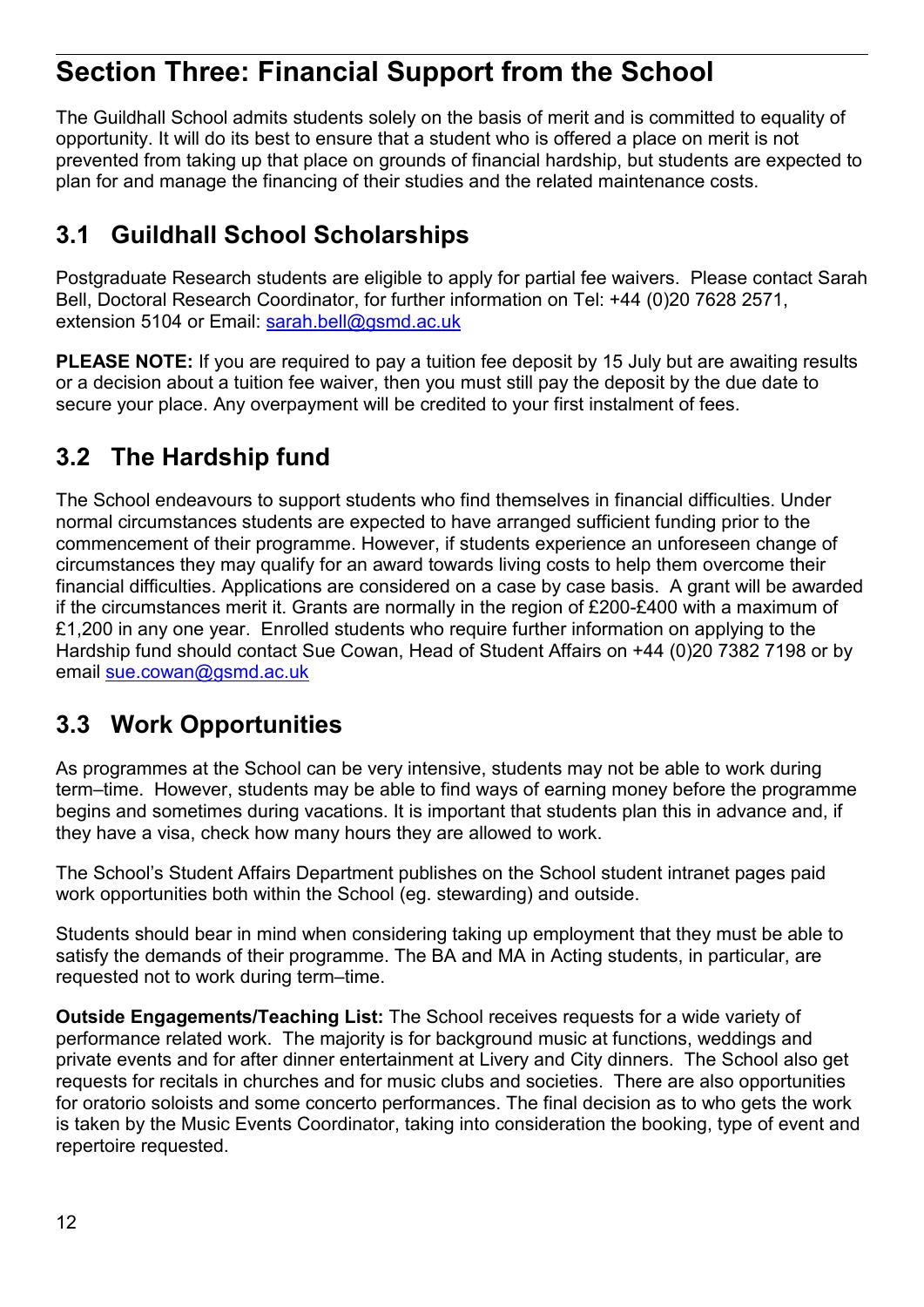•**Event Stewarding** – The School is continuously looking for new stewards to help cover the ever increasing programme of events organised by the School.

•**Library Assistants** – Each year the School recruits and trains a small team of Student Library Assistants to help staff the library issue desk

Further information of work opportunities at the School will be available in the Student Handbook 2022/23.

#### **Student Visa (formerly called Tier 4 Student Visa) and working in the UK**

Unless a visa has a work prohibition, students can work part–time for up to 20 hours a week during term–time and may work full–time during their holiday period. Even if students have previously had a work permit and are working professionally, once they have a student visa, these regulations apply.

New guidance has been published by the UK Visa and Immigration (UKVI) permitting employment in professional performances for Student Visa holders, however this is subject to control by the School's Outside Engagement service. The new guidance does NOT permit students to make their own arrangements to perform with a promoter other than the School, whether paid or unpaid. A student holding a Student Visa undertaking a public performance outside the conservatoire and not organised through it, even if unpaid, is in breach of their visa conditions and ultimately could face sanctions from UKVI up to and including deportation.

As an authorised student sponsor the School must report to the Home Office any suspicions it may have that a student is breaking the conditions of their permission to stay – this includes unauthorised employment.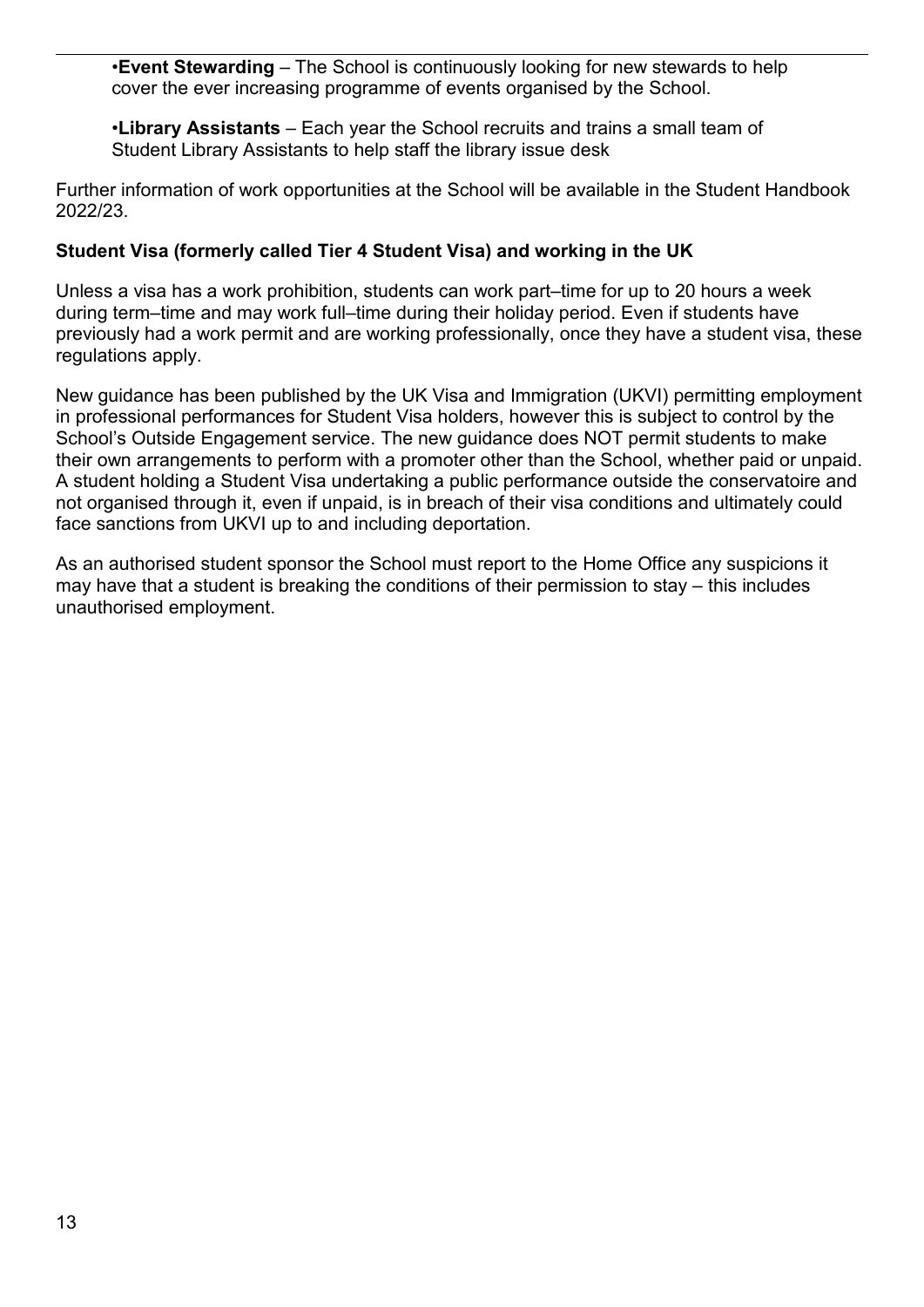# <span id="page-14-0"></span>**Section Four: Other forms of financial support**

## <span id="page-14-1"></span>**4.1 Disability-related support**

If you are from the UK and you are on a full-time or part-time postgraduate programme and have impairment-related course costs, you may be eligible for Disabled Students' Allowance (DSA). DSA provide extra financial help if you have an impairment, health condition (including mental health conditions) or a specific learning difficulty (e.g. dyslexia). Unlike undergraduate DSAs, there is one allowance for all costs.

The postgraduate DSA is assessed by Student Finance England, and the Department of Employment and Learning in Wales.

The postgraduate DSA is not means tested, so your income and savings will not be taken into consideration when calculating your entitlement. Instead the support to which you are entitled is determined by the needs assessment which is carried out by Student Affairs at the School. However, if you hold an award from a Research Council then you should apply directly to the Research Council for DSA.

For further information about applying for DSA and eligibility please refer to the information available on the websites of the relevant funding provider:

- **[Student Finance England](https://www.gov.uk/disabled-students-allowances-dsas)**
- [Student Finance Wales](https://www.studentfinancewales.co.uk/postgraduate-students/disabled-students-allowances.aspx)
- **[Student Awards Agency Scotland](https://www.saas.gov.uk/)**
- **[Student Finance NI](https://www.studentfinanceni.co.uk/types-of-finance/postgraduate/northern-ireland-student/extra-help/disabled-students-allowances/what-are-they/)**

For further information about DSA support please see the School's Disability Statement on the Schools' [Disability Support webpage.](http://www.gsmd.ac.uk/about_the_school/shared_left_nav/life_at_the_school/disability_support/)

If you have any enquiries about registering a disability or the disability allowance please contact Student Affairs on +44 (0)20 7382 7219 or email [student.affairs@gsmd.ac.uk](mailto:student.affairs@gsmd.ac.uk) 

## <span id="page-14-2"></span>**4.2 Research Council Funding**

Please contact the Research Department for further information.

#### <span id="page-14-3"></span>**4.3 Additional information for Part-Time students**

Students who are considering enrolling on a part-time basis should consider that;

- In most cases part-time students are not automatically eligible for council tax exemption. Some councils will take into consideration the number of notional hours confirmed on the certificate, other councils will base the decision only on the mode-of-attendance.
- Part-time students studying at the School may not be eligible for the Transport for London Student Oyster Card discount scheme and will have to pay the full fare (for eligibility criteria, please visit the [TFL website.](https://tfl.gov.uk/fares/free-and-discounted-travel)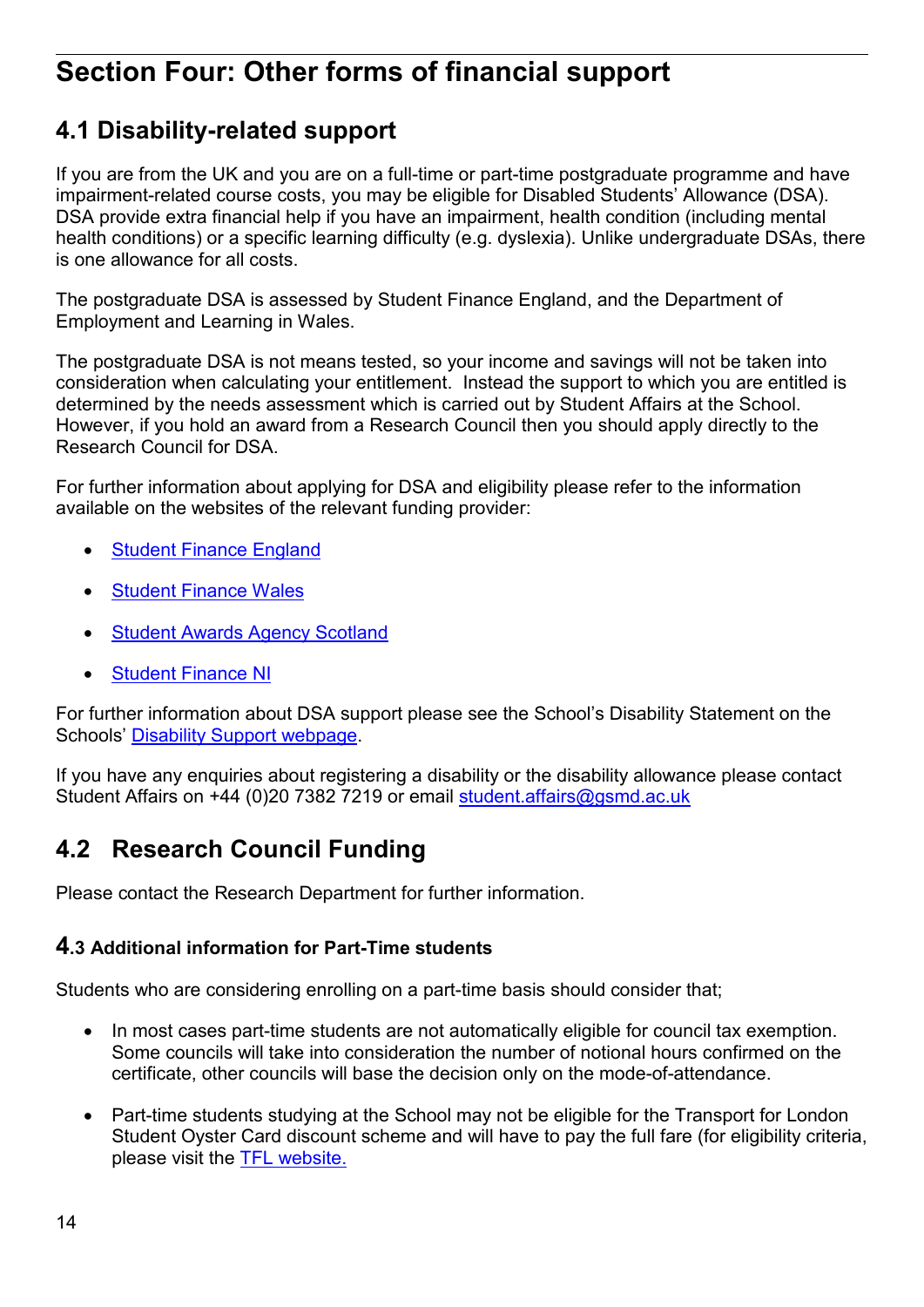# <span id="page-15-0"></span>**Section Five: Where to find further information**

# <span id="page-15-1"></span>**5.1 Private grants and awards from Charities and Trusts**

Listed below are some external funding resources that you may wish to contact to explore alternative forms of financial aid.

- **[The Directory of Social Change Library](http://www.dsc.org.uk/)** (DSC)
- **Local Trusts** in your part of the country and in London
- **Major grant-making trusts** which fund education
- **Grants for individuals in need**
- **Local businesses, trade unions or charitable trusts** established by national companies and corporations (especially those where you have a family connection)
- **Local community** e.g. Rotary Clubs, Chambers of Commerce, church
- **Local theatre, musical or arts organisation**
- **Your son's/daughter's previous college or university** contact the careers office and alumni association
- **[Help Musicians funding database](http://www.helpmusicians.org.uk/)**
- **[The Countess of Munster Musical Trust](http://www.munstertrust.org.uk/)** website contains an excellent guide to sources of funding and competitions for young musicians. It includes a comprehensive list of useful web links and addresses of charitable trusts. The Trust also considers applications for the assistance of the musical education of individual students (British or Commonwealth students).

## <span id="page-15-2"></span>**5.2 Internet**

- [The Alternative Guide to Postgraduate Funding](http://www.postgraduate-funding.com/) –resource with a searchable database for funding, help with letter writing and other useful ideas and information. Once you have accepted your offer at the school, you will have free access
- [Postgraduate Studentships](http://www.postgraduatestudentships.co.uk/) lists of funding providers for postgraduate study in the UK
- [Fundsnet Services](http://www.fundsnetservices.com/) has useful for US and international fundraising
- [The Association of Charity Officers](http://www.aco.uk.net/) has links to member organisations of the Association of Charity Officers.
- **[Learn Direct](http://www.learndirect.com/) has advice regarding studying including funding**
- [Churches Together in Britain and Ireland.](http://www.ctbi.org.uk/) Click on 'Resources' to access scholarship information
- [Turn2Us](http://www.turn2us.org.uk/) has a searchable database of grants and financial support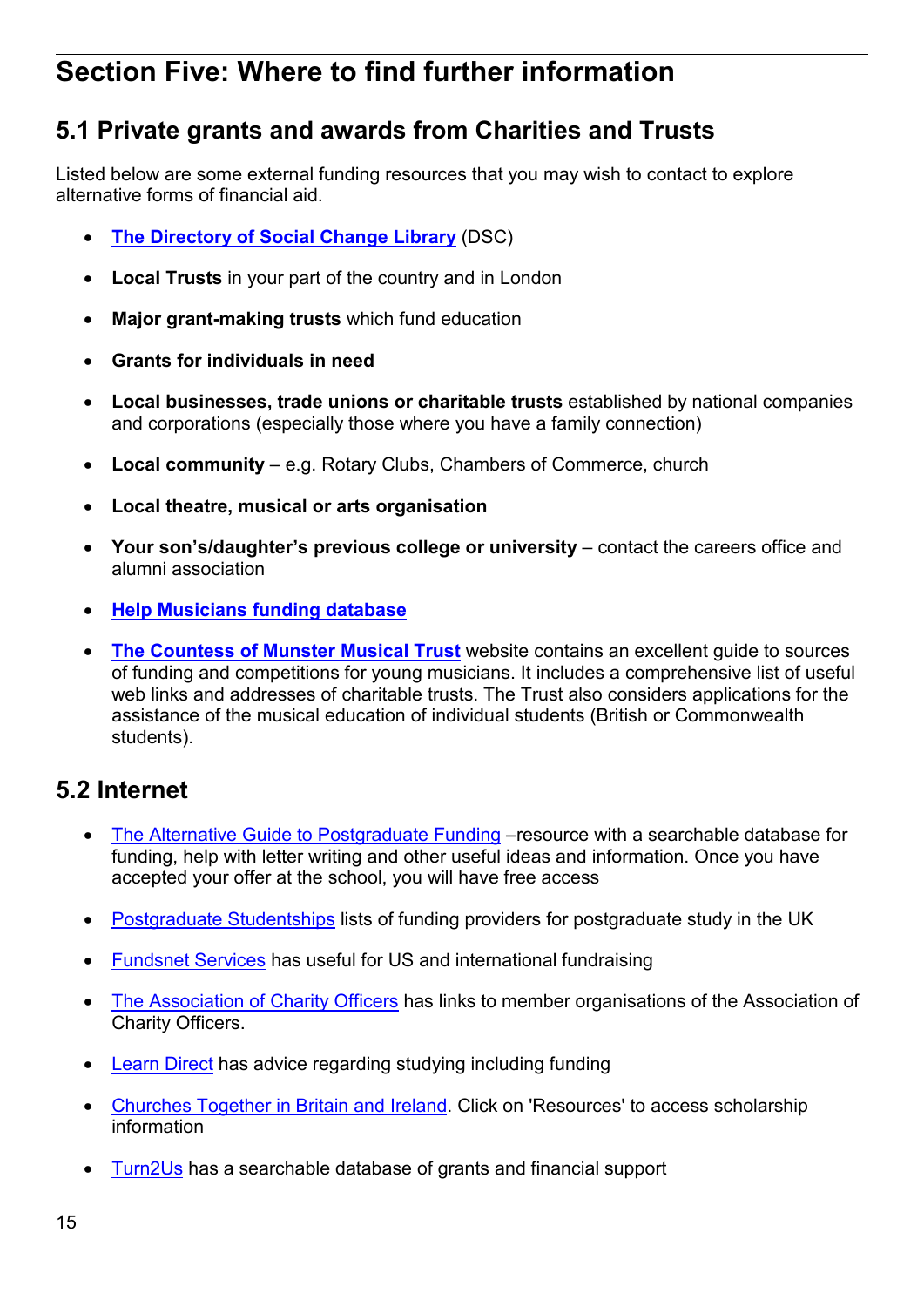- [Disability Rights UK](http://www.disabilityrightsuk.org/funding-charitable-trusts) has information about funding for students who are not eligible for DSA
- [Postgraduate Search](http://www.scholarship-search.org.uk/) is an online scholarship database
- [Commonwealth Scholarship and Fellowship Plan](http://cscuk.dfid.gov.uk/) (CSFP)

## <span id="page-16-0"></span>**5.3 Libraries and Publications**

- The Directory of Grant Making Trusts 2020-21 [\(Directory of Social Change\)](https://www.dsc.org.uk/)
- The Guide to UK Company Giving 2019-20 [\(Directory of Social Change\)](https://www.dsc.org.uk/)
- The Guide to Major Trusts 2019/20 [\(Directory of Social Change\)](https://www.dsc.org.uk/)
- The Guide to Educational Grants 2020/1 [\(Directory of Social Change\)](https://www.dsc.org.uk/)
- National publications about studying abroad (e.g. Study Abroad published by UNESCO)
- The Grants Register 2019 (Published yearly by Palgrave Macmillan Reference Ltd. Available from: or [Palgrave Macmillan,](http://www.palgrave.com/) Houndsmill, Basingstoke, Hampshire RG21 6XS)

# <span id="page-16-1"></span>**5.4 Crowdfunding**

Crowdfunding can be a great addition to your fundraising campaigns to charities and trusts. If done appropriately and wisely with some caution and care, the more conventional charity funding and crowdfunding can be allies.

Crowdfunding websites:

- **[Hubbub](https://hubbub.net/)** Crowdfunding for education and social good
- [Indiegogo](http://www.indiegogo.com/) Crowdfunding for education and educators
- [Crowdfunder](http://www.crowdfunder.co.uk/) Crowdfunding for projects
- **[Go Fund Me](http://www.gofundme.com/) Personal Fundraising Site**

(this is not a comprehensive list; please read the fine print on everything before your commit.)

Below are some articles that would be useful to read before you begin your crowdfunding campaign:

- Meet the Students Crowdfunding their university tuition fees
- Crowdfunding: what you need to know
- [Crowdfunding for the arts: top tips from the experts](http://www.theguardian.com/culture-professionals-network/culture-professionals-blog/2014/aug/20/crowdfunding-arts-top-tips-experts)

## <span id="page-16-2"></span>**5.5 Other contacts**

• Your teachers, tutors and careers advisors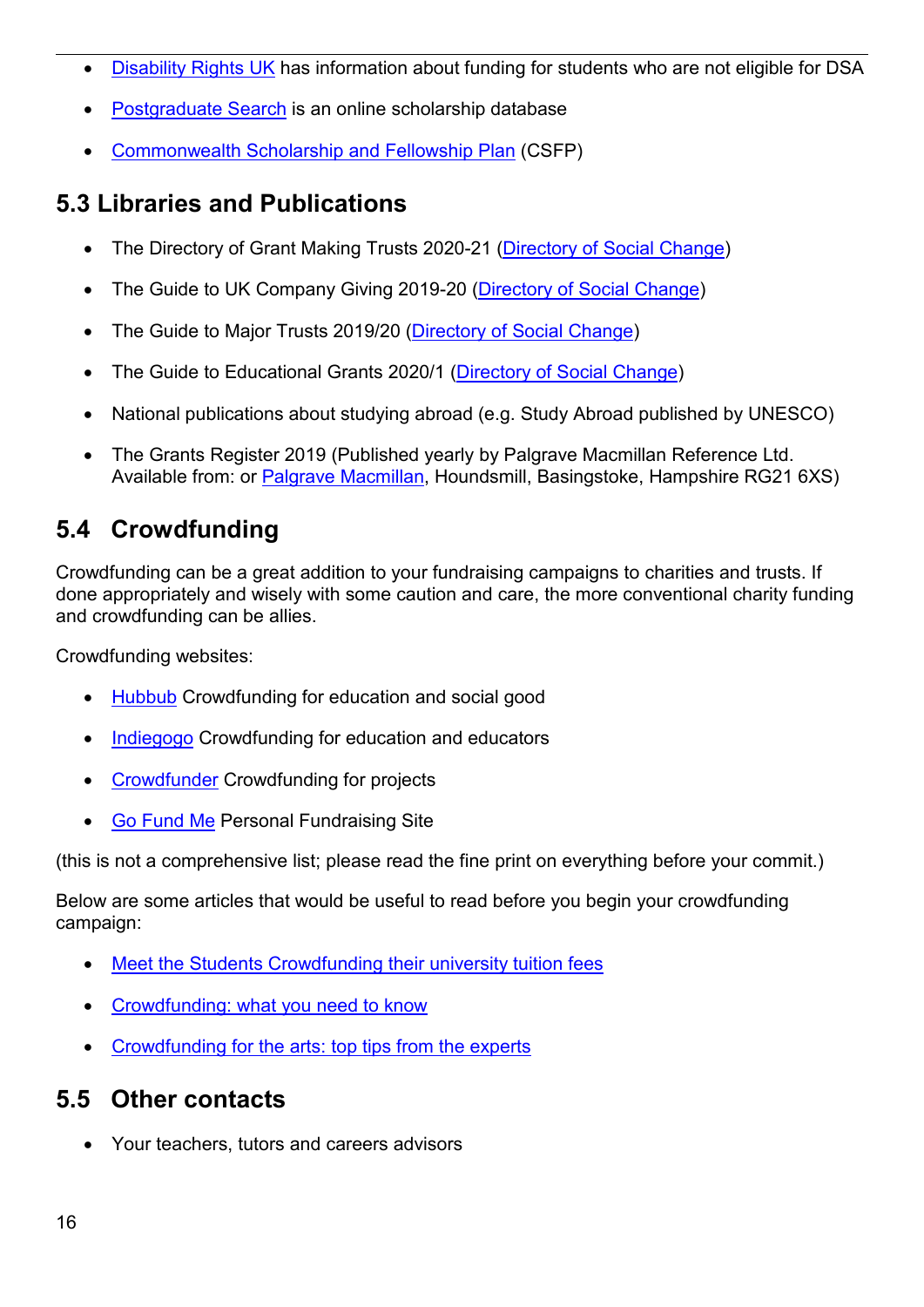- Contacts family, friends, people who have engaged your services
- LEA ask for advice and refer to Local Authority websites which may list charitable trusts established to benefit people from your area
- If you are not a UK student, you should contact your own ministry of education and British Council office for details of scholarship opportunities for students wishing to study overseas.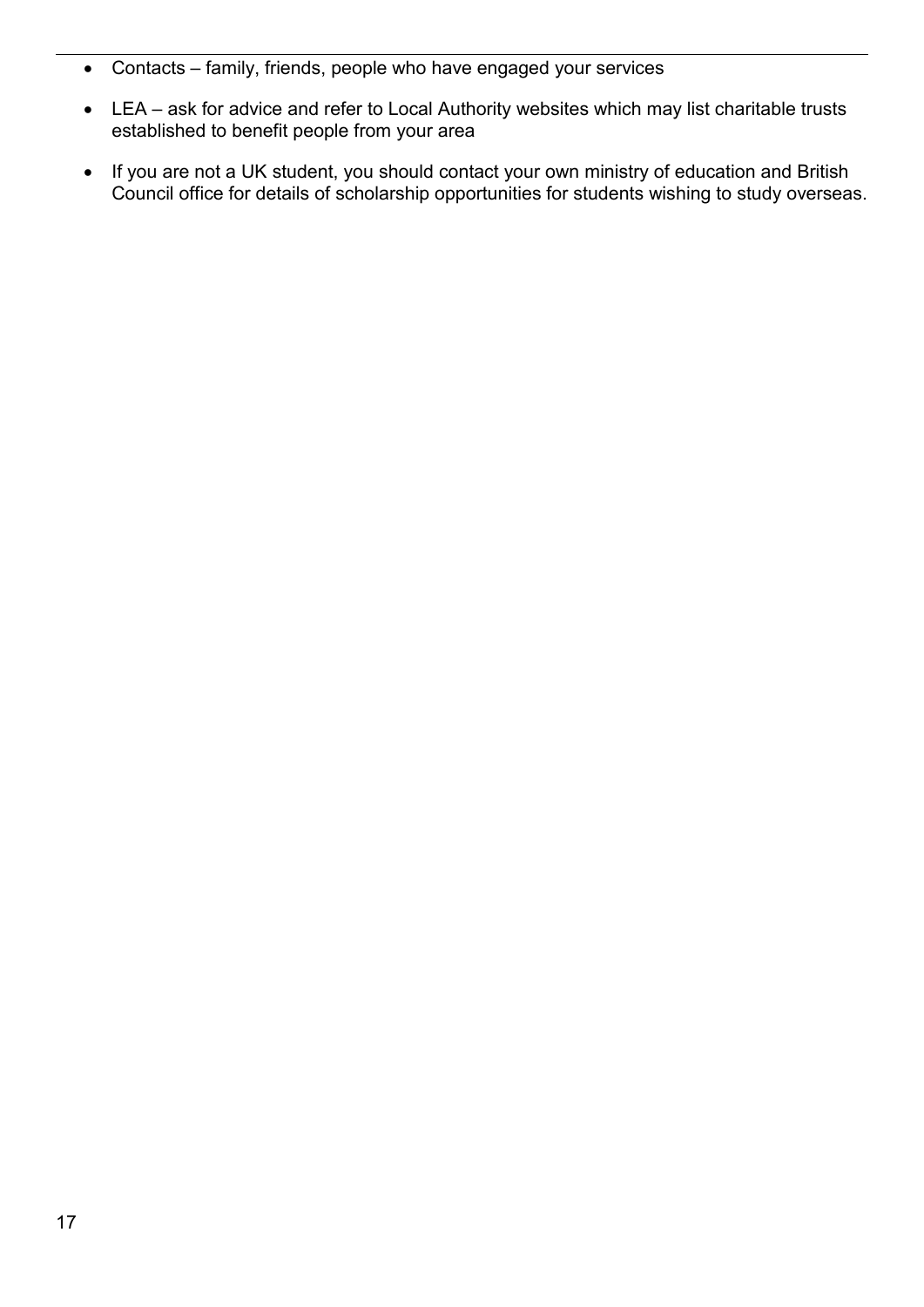# <span id="page-18-0"></span>**Section Six: Tuition fees for entry 2022/23**

The tuition fees are for the listed academic year, subsequent years of study whether full or parttime will be charged at the rate for that year except where indicated. For regulated Home undergraduate fees, the School will charge the maximum fee permitted by the government for that year. All other tuition fee levels are set by the Board of Governors at least a year in advance and may reflect the inflation rate at the time of approval and any significant changes in the cost of delivery (eg utility costs) where relevant. You should budget for a minimum annual increase of 2% to 3%. Where a significant increase above the inflation rate is determined for new entrants, transitional tuition fees may apply for continuing students.

For definitions of home and overseas fee status, please see the [Fee Assessment Webpage.](https://www.gsmd.ac.uk/about_the_school/shared_left_nav/fees_and_funding/fee_assessment/)

A non-refundable 15% deposit of tuition fees due is required by 15<sup>th</sup> July 2022. However, Home undergraduate students eligible for a student loan are exempt.

Please visit the [Fees and Funding page](https://www.gsmd.ac.uk/study-with-guildhall/fees-and-funding) of the Schools website for a full list of the Tuition fees for entry 2022/23.